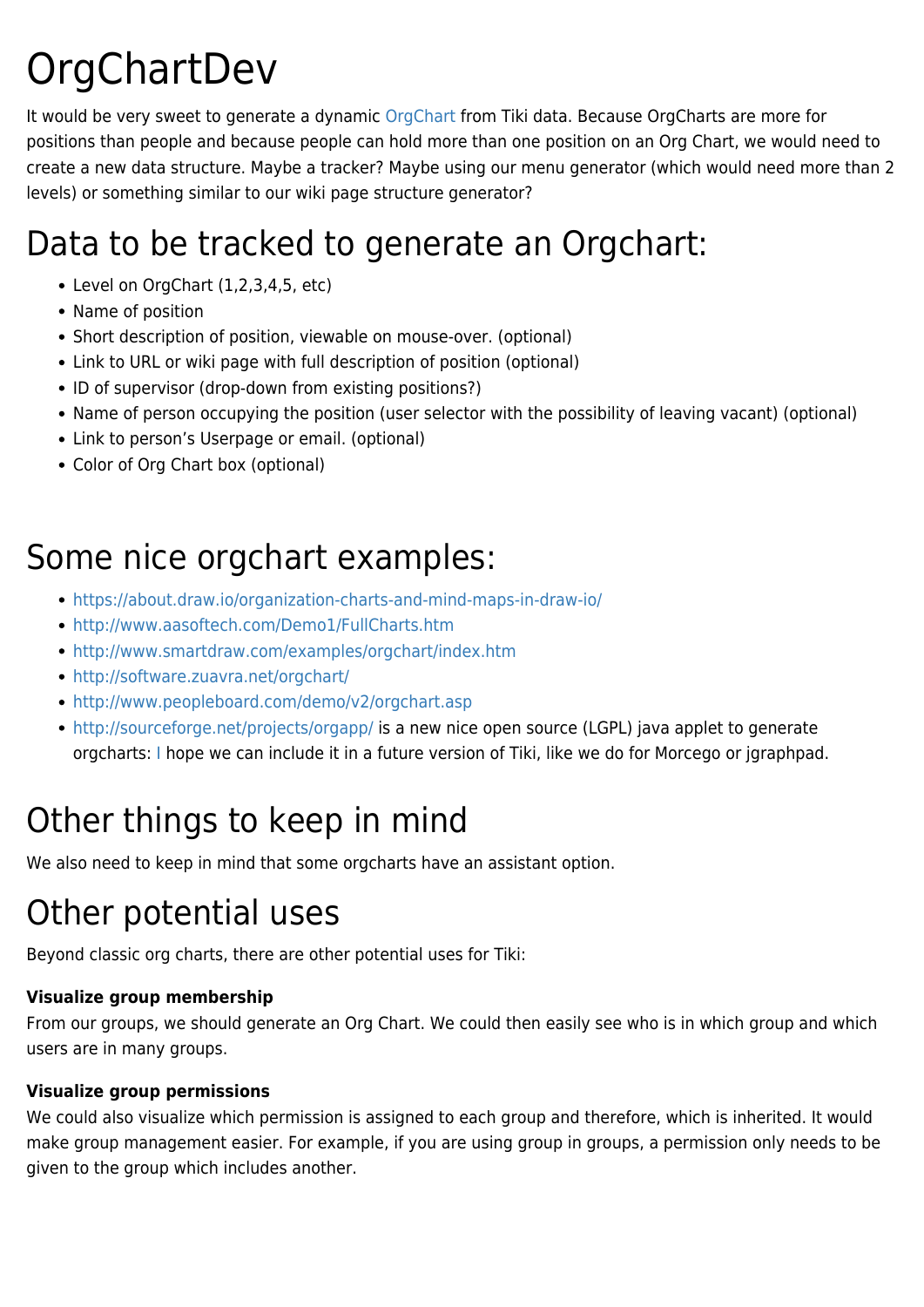### Possible starting points

We could have an orgchart plugin using the wiki syntax. Therefore, users could update their own orgchart. For example:

#### $\pmb{\times}$

```
{ORGCHART(isToolTipEnabled->true)}
President;John Doe;0;0;tiki-index.php?page=UserPageJohnDoe;ffcc66
 Vice-president;Jack Johansson;0;0;tiki-index.php?page=UserPagejjohansson;dbdb70
  Director;Vacant;0;0;0;dbdb70
  Public relations;Sam Smith;tiki-index.php?page=UserPagessmith
  Marketing;Steven Lemay;tiki-index.php?page=UserPagesslemay
{ORGCHART}
```
For the hierarchical level, we can use numbers or a number of leading spaces. Then, the the other fields:

Text (line1) (Mandatory) Text (line2) (optional) Text (line3) (optional) Text (line4) (optional) hyperlink (optional)

To separate Contents and presentation:

while the Contents is important, we should give a lot of the presentation to css. even the position of the boxes could be left to css (e.g.:

just by classes ( class='OrgChart level 1')

- we could even determine the horizontal and/or vertical position of the box, this way we can represent companies/structures where the boss is not above but in line
- we should leave color to CSS

<div class='OrgChart level 1'[>CEO,](https://tiki.org/OrgChartDev) Mr [John Doe](https://tiki.org/OrgChartDev), etc etc.</div> <div class='OrgChart level 2'>[Regional](https://tiki.org/OrgChartDev) [Manager, USA,](https://tiki.org/OrgChartDev) Mrs [Jane Doe](https://tiki.org/OrgChartDev), etc etc</div> <div class='OrgChart level 2'>[Regional Manager, Europe,](https://tiki.org/OrgChartDev) Mrs [Jim Doe](https://tiki.org/OrgChartDev), etc etc</div>

If line some items need to be empty, we can put 0 (for example).

For hyperlinking individual lines, we could use wiki syntax  $\mathbf{x}$ 

[Vice-president|http://...]

#### Org chart on wish list: [http://dev.tiki.org/tiki-view\\_tracker\\_item.php?itemId=467](http://dev.tiki.org/tiki-view_tracker_item.php?itemId=467)